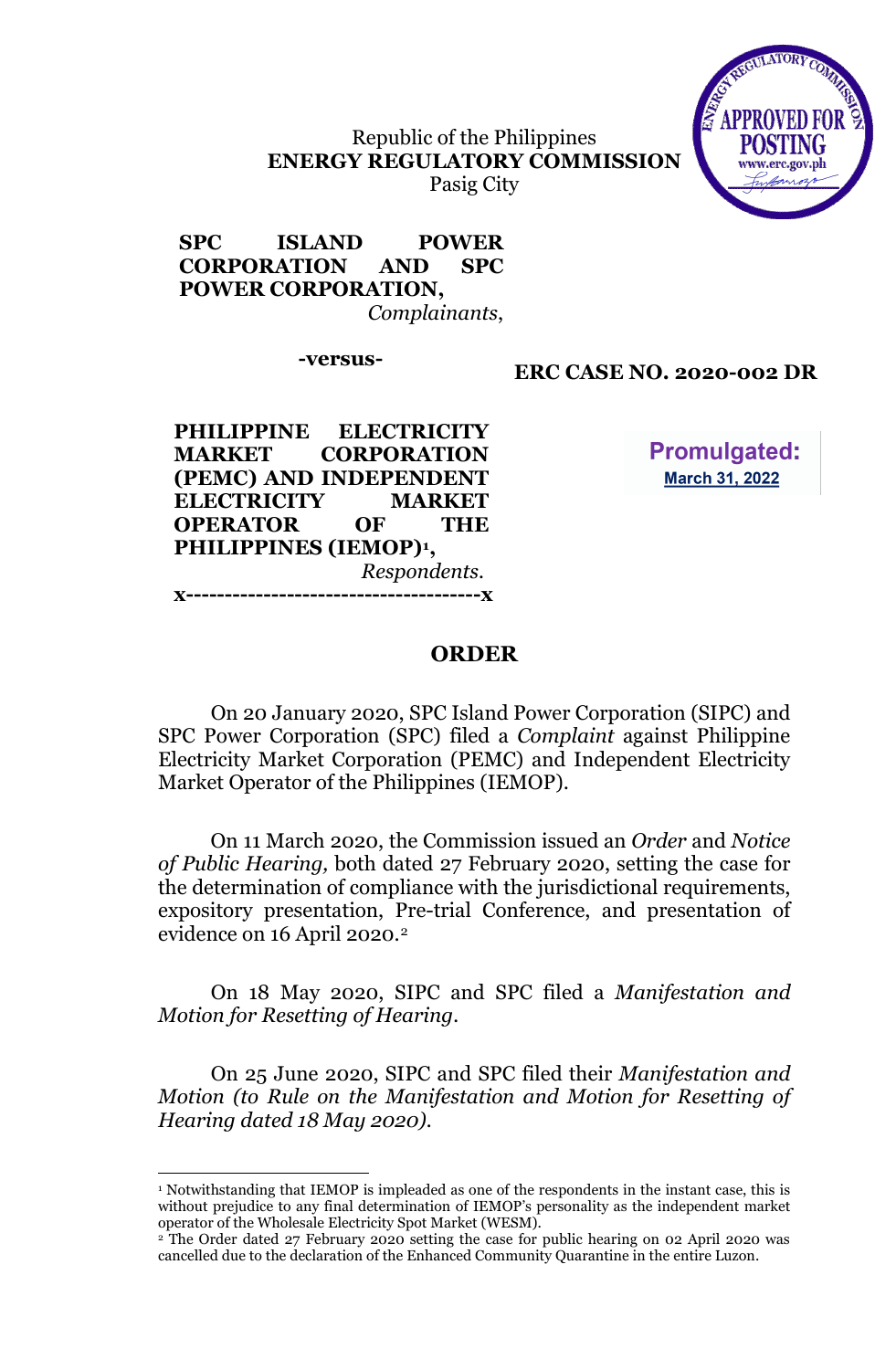On 10 July 2020, the Commission issued and *Order* and *Notice of Public Hearing,* both dated 03 July 2020, setting the case for public hearing for the determination of compliance with the jurisdictional requirements, expository presentation, Pre-trial Conference, and presentation of evidence on 10 September 2020.

However, due to the continuous threat to public health and safety brought about by the coronavirus disease 2019 (COVID-19), the Commission deemed it necessary to conduct the previously scheduled physical hearings through virtual hearings.

Thus, on 25 August 2020, the Commission issued and *Order* and *Notice of Virtual Hearing,* both dated 17 August 2020, setting the case for virtual hearing for the determination of compliance with the jurisdictional requirements, expository presentation, Pre-trial Conference, and presentation of evidence on 10 September 2020.

During the 10 September 2020 hearing, SIPC and SPC submitted their compliance with the Commission's posting and publication requirements. However, upon perusal of the submissions of the Complainants, the Commission found that they failed to comply with the publication requirements. In view thereof, the Commission did not acquire jurisdiction over the instant case and cancelled the said hearing. Accordingly, the Commission ruled that another *Order* shall be issued setting the instant case for hearing.

**ACCORDINGLY**, the Commission hereby sets the instant case for the determination of compliance with the jurisdictional requirements, expository presentation, Pre-trial Conference, and presentation of evidence on the following dates and online platform for the conduct thereof, pursuant to Resolution No. 09, Series 0f 20203 dated 24 September 2020 and Resolution No. 01, Series of 2021 dated 17 December 2020 (ERC Revised Rules of Practice and Procedure):4

*(This space is intentionally left blank.)*

l

<sup>3</sup> Entitled: A Resolution Adopting the Guidelines Governing Electronic Applications, Filings and Virtual Hearings Before the Energy Regulatory Commission, promulgated on 17 November 2020.

<sup>4</sup> A Resolution Adopting the Revised Rules of Practice and Procedure of the Energy Regulatory Commission.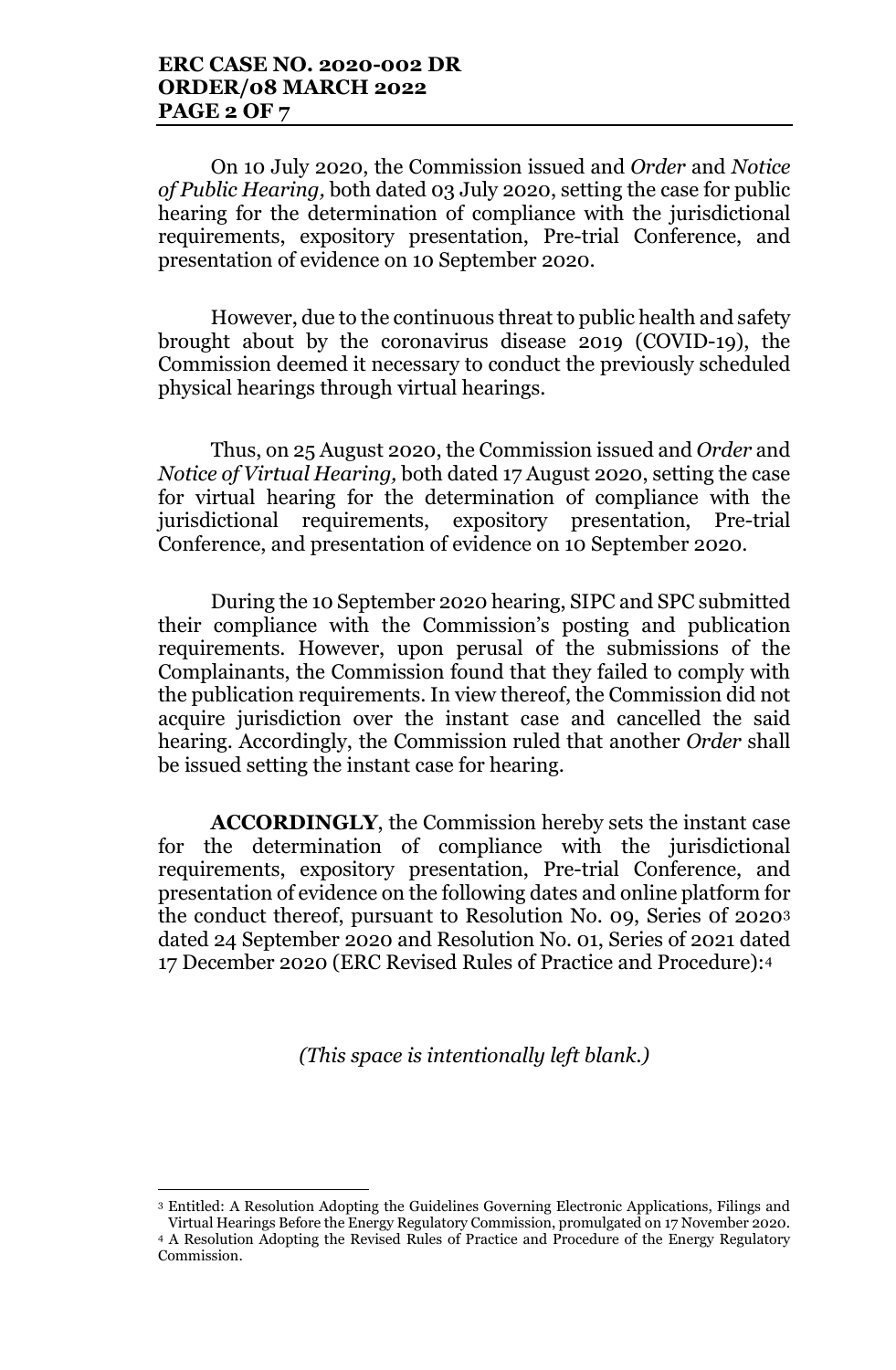## **ERC CASE NO. 2020-002 DR ORDER/08 MARCH 2022 PAGE 3 OF 7**

| <b>Date</b>                                                                                    | <b>Platform</b>                  | <b>Activity</b>                                                                                             |
|------------------------------------------------------------------------------------------------|----------------------------------|-------------------------------------------------------------------------------------------------------------|
| <b>19 April 2022</b><br>(Tuesday) at two<br>o'clock<br>in the afternoon<br>$(2:00 \text{ PM})$ | <b>Microsoft</b><br><b>Teams</b> | Determination of<br>compliance with the<br>jurisdictional<br>requirements and<br>expository<br>presentation |
| <b>26 April 2022</b><br>(Tuesday) at two<br>o'clock<br>in the afternoon<br>(2:00 PM)           | <b>Microsoft</b><br><b>Teams</b> | <b>Pre-trial Conference</b><br>and presentation of<br>evidence                                              |

**RELATIVE THERETO**, Complainants are hereby directed to:

- 1) Cause the publication of the attached *Notice of Virtual Hearing* once (1x) in a newspaper of nationwide circulation in the Philippines at their own expense, at least ten (10) days before the date of the scheduled initial hearing; and
- 2) Furnish with copies of this *Order* and the attached *Notice of Virtual Hearing*, the Office of the Solicitor General (OSG), the Commission on Audit (COA), and the Committees on Energy of both Houses of Congress. They are hereby requested, if they so desire to send their duly authorized representatives and attend the scheduled hearings.

Moreover, pursuant to Section 6, Rule 5 of the Commission's Revised Rules of Practice and Procedure5 (Revised RPP), Respondents are hereby directed to file their *Answer* within fifteen (15) days from receipt of this *Order* via electronic mail (e-mail) at <u>docket@erc.ph</u>, copy furnish the Legal Service through  $\text{legal@erc.ph.}$ 

Likewise, within five (5) calendar days prior to the date of the initial virtual hearing, Complainants must submit to the Commission via e-mailat  $\frac{d\n\text{oket@erc.ph}}{d\n\text{verch}}$ , copy furnish the Legal Service through legal@erc.ph, the scanned copies of their written compliance with the aforementioned jurisdictional requirements attaching therewith methodically arranged and duly marked the following: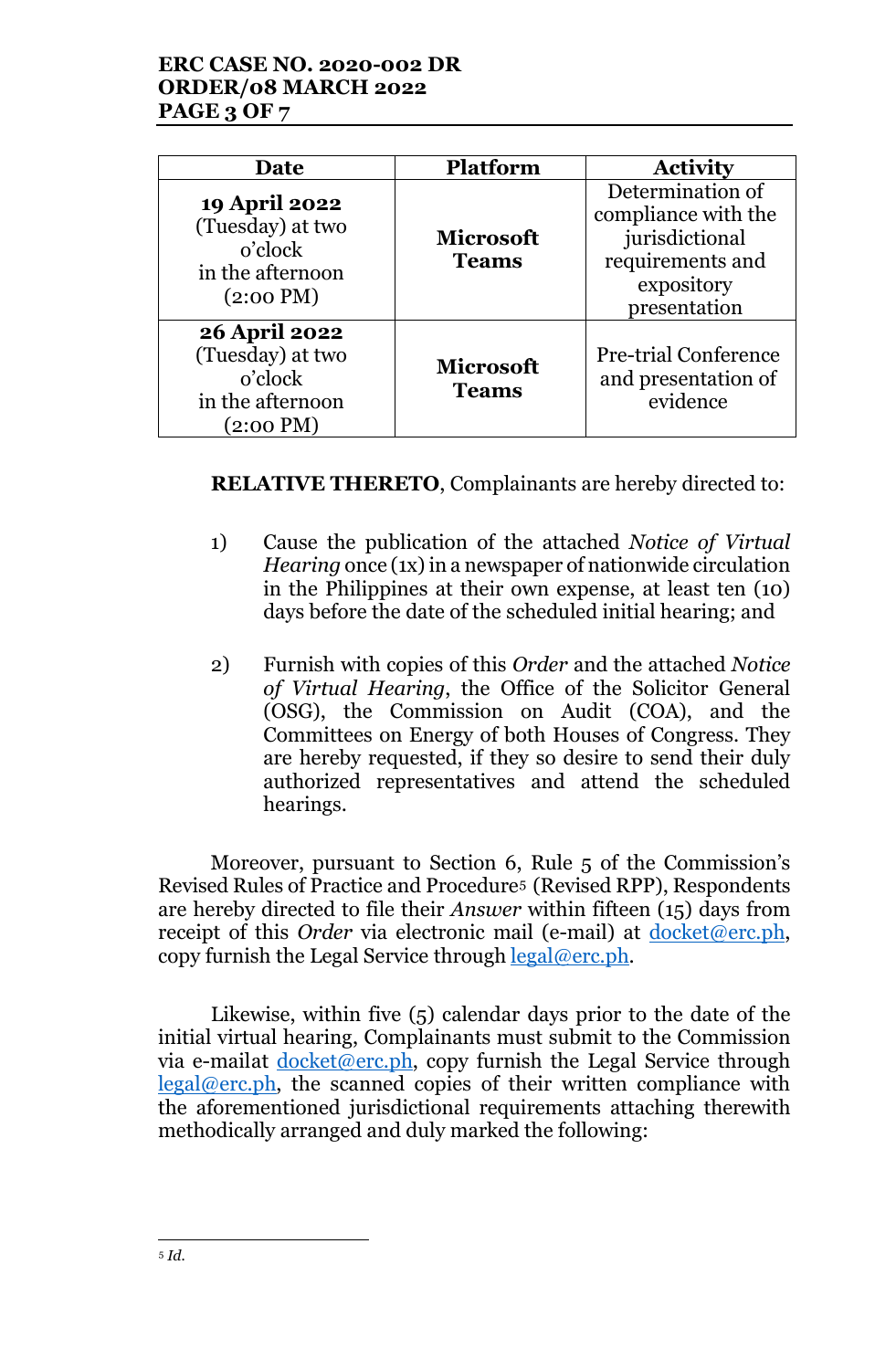- 1) The evidence of publication of the attached *Notice of Virtual Hearing* consisting of affidavit of the Editor or Business Manager of the newspaper where the said *Notice of Virtual Hearing* was published, and the complete issue of the said newspaper; and
- 2) The evidence of receipt of copies of this *Order* and the attached *Notice of Virtual Hearing* by the OSG, COA, and the Committees on Energy of both Houses of Congress.

Complainants and Respondents are also required to submit via e-mail at <u>docket@erc.ph</u>, copy furnish the Legal Service through  $legal@erc.ph$ , at least five  $(5)$  calendar days before the date of the scheduled Pre-trial Conference, their respective Pre-Trial Briefs containing, among others:

- 1) A summary of admitted facts and proposed stipulation of facts;
- 2) The issues to be tried or resolved;
- 3) The documents or exhibits to be presented, stating the purposes and proposed markings therefor, which should also be attached to the Pre-trial Brief; and
- 4) The number and names of the witnesses, with their written testimonies in a Judicial Affidavit form attached to the Pretrial Brief.

Complainants must ensure that all the documents or exhibits proposed tobe presented have already been duly submitted to the Commission at least five (5) calendar days before the date of the scheduled initial virtual hearing and Pre-trial Conference pursuant to the preceding paragraph.

Failure of Complainants to comply with the above requirements within theprescribed period shall be a ground for cancellation of the scheduled hearings, and the resetting of which shall be six (6) months from the said date of cancellation.

Complainants must also be prepared to make an expository presentation of the instant *Complaint*, aided by whatever communication medium that they may deem appropriate for the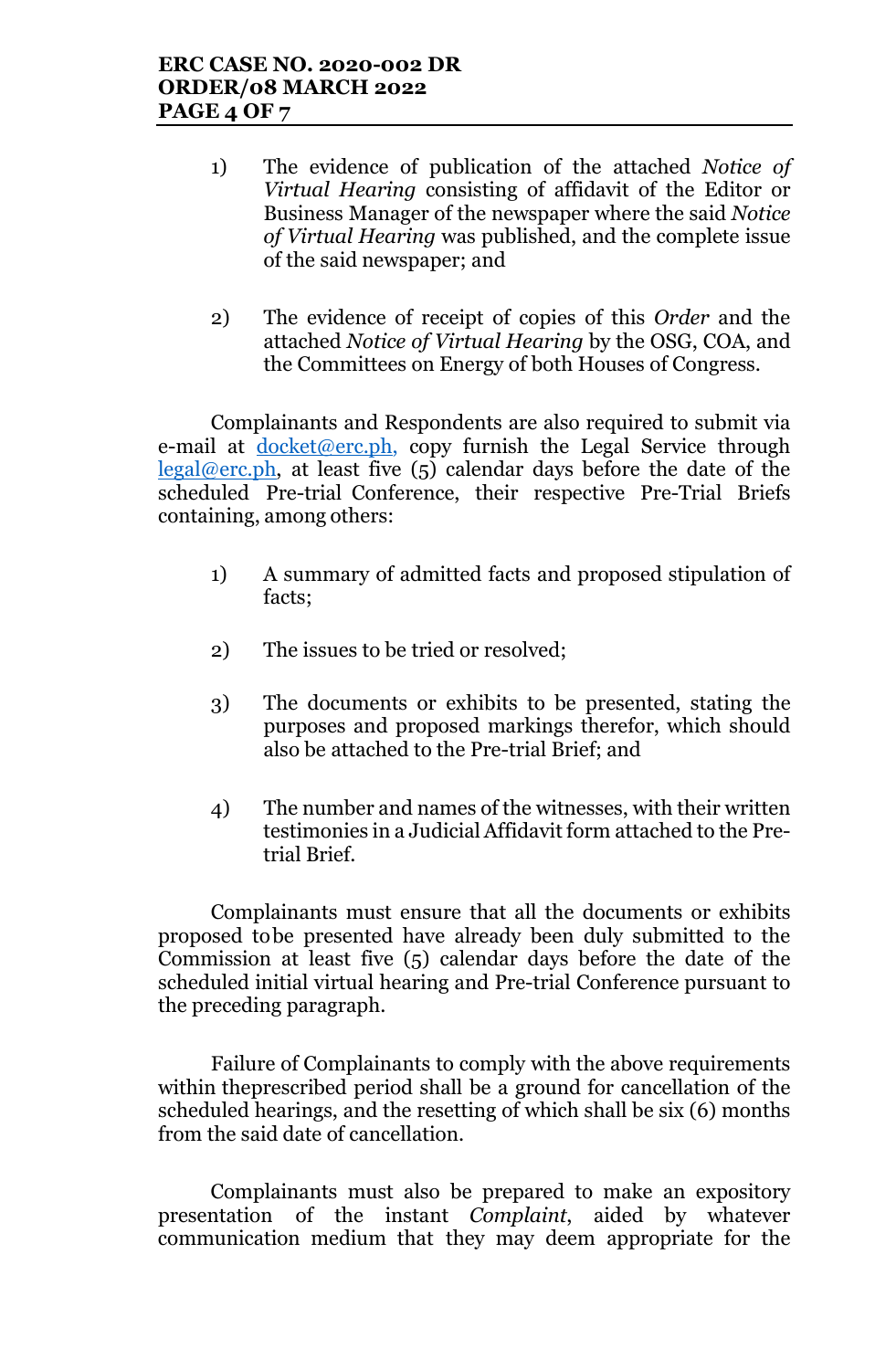purpose, in order to put in plain words and explain, for the benefit of the consumers and other concerned parties, the nature of the *Complaint* with relevant information and pertinent details substantiating the reasons and justifications being cited in support thereof.

Complainants are hereby directed to file a copy of their ExpositoryPresentation via e-mail at  $d$ ocket@erc.ph, copy furnish the Legal Service through legal@erc.ph, at least five (5) calendar days prior to the scheduled virtual hearing. Complainants shall also be required, upon the request of any stakeholder, to provide an advance copy of their expositorypresentation, at least five (5) calendar days prior to the scheduled virtual hearing.

Any interested stakeholder may submit its comments and/or clarifications at least one (1) calendar day prior to the scheduled virtual hearing, via e-mail at  $d$ ocket@erc.ph, copy furnish the Legal Service through  $\text{legal@erc.ph.}$  The Commission shall give priority to the stakeholders who have duly submitted their respective comments and/or clarifications, to discuss the same and propound questions during the course of the expository presentation.

Complainants and Respondents are hereby directed to submit, either through personal service, registered or ordinary mail/private courier, one (1) set of the original or certified true hard/printed copy/ies of their Jurisdictional Compliance, Expository Presentation, Pre-trial Brief, and Judicial Affidavit/s of witness/es, within five (5) working days from the date that the same were electronically submitted, as reflected in the acknowledgment receipt e-mail sent by the Commission. Respondents are also directed to submit, through any of the available mode of service, one (1) set of the original hard/printed copy of their *Answers* within the same period provided. Similarly, all interested parties who filed their Petition for Intervention or Opposition are required to submit the hard/printed copy thereof within the same period through any of the available modes of service.

*(This space is intentionally left blank.)*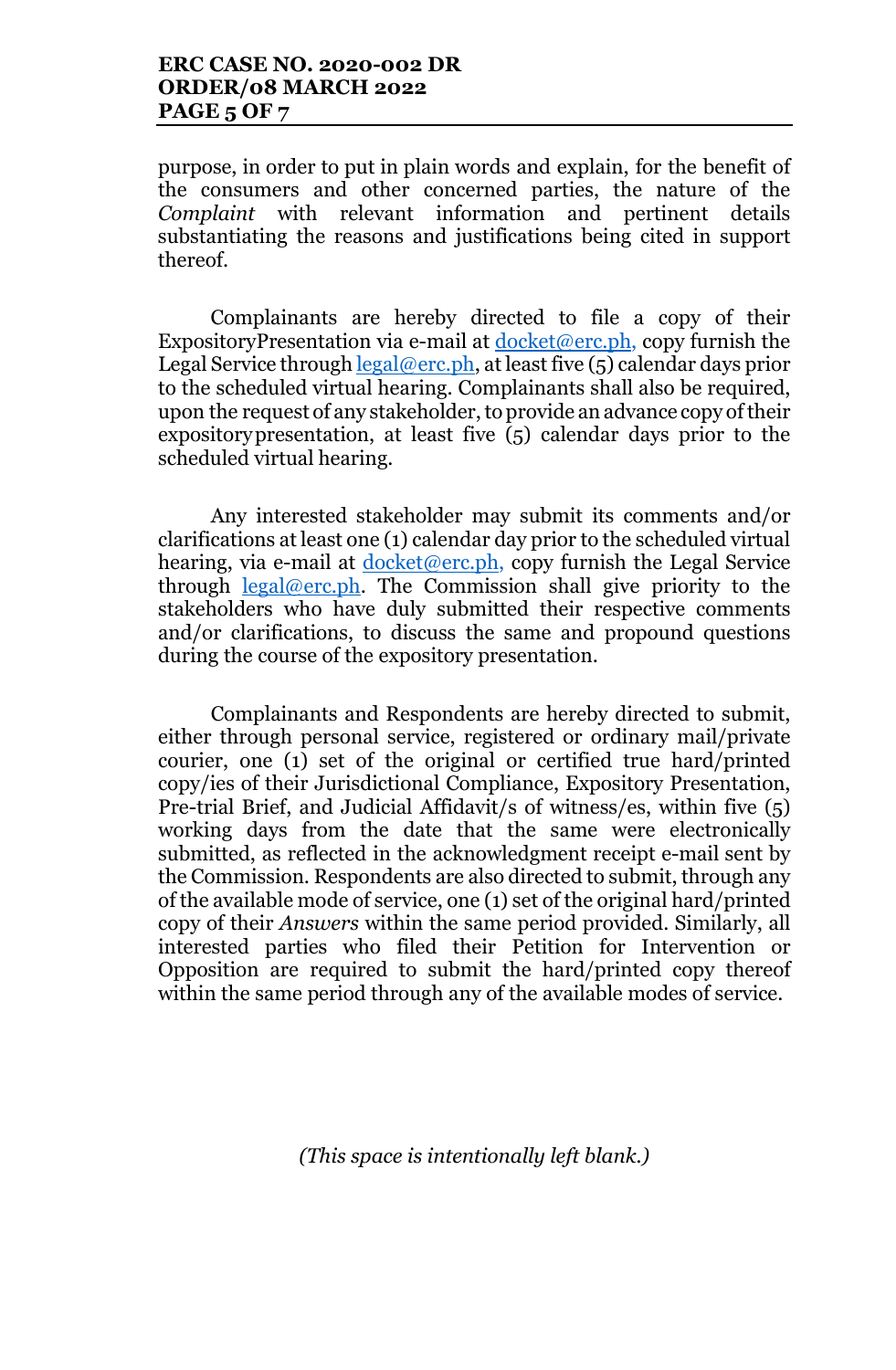Finally, Complainants and Respondents, including their authorized representative/s and witness/es, are hereby directed to provide the Commission, thru legal.virtualhearings@erc.ph, with their respective e-mail addresses upon receipt of this *Order*. The Commission will sendthe access link/s to the aforementioned hearing platform within five (5) working days prior to the scheduled hearings.

## **SO ORDERED.**

Pasig City, 08 March 2022.

FOR AND BY AUTHORITY OF THE COMMISSION:

**AGNES VST DEVANADERA**

*Chairperson and CEO*